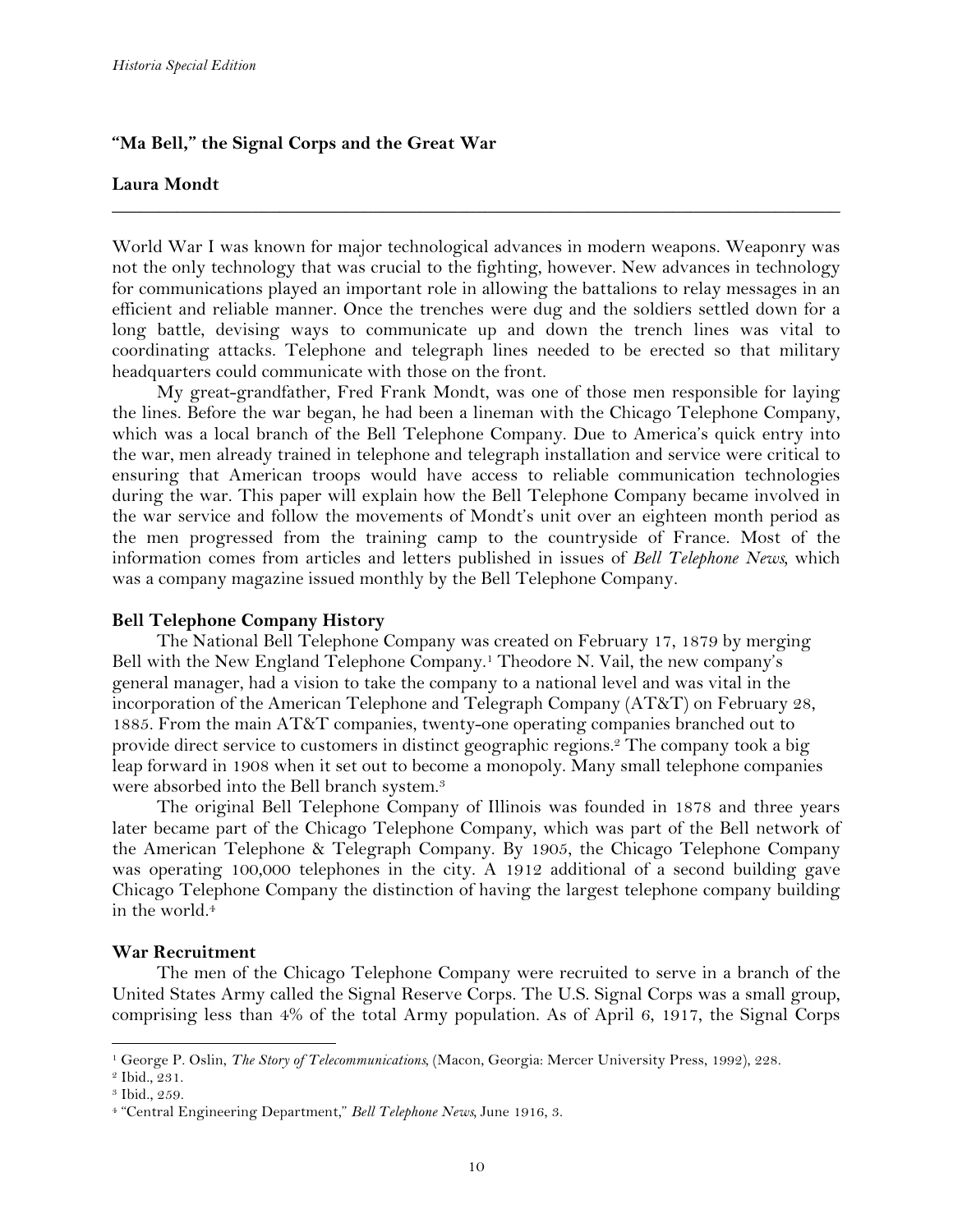only had fifty-five officers and 1,570 men, which were not nearly enough men for active war service in Europe. As it became apparent that the United States would be entering the war, the Signal Corps needed to find an efficient way to get a large amount of men trained in the shortest time possible. The most obvious solution was to recruit men who were already trained in the telephone, telegraph and electrical industries.5 The United States learned from Britain's mistake of sending skilled men to the trenches. The U.S. Army would avoid this by interviewing the men who were joining the service to determine if they had any special skills or prior training that could be of use behind the trench lines.<sup>6</sup>

In order to expedite this process, the Chief Signal Officer met with Theodore N. Vail and John J. Carty of AT&T and Newcomb Carleton of Western Union Telegraph Company to discuss how to get men already trained in telephone and telegraph equipment operation and maintenance into the war. Preparations had to be made in the event of war so that trained men could be recruited without crippling the telephone and telegraph service in the United States.7 Men working for telephone and telegraph companies were exempted from the draft due to the critical nature of maintaining the nation's communications infrastructure so only a select number of men could be sent abroad.<sup>8</sup> The Bell men who voluntarily joined the service went almost exclusively into the Signal Reserve Corps. The S.R.C. Telegraph Battalions were "charged with the duty of providing the semi-permanent telephone or telegraph systems from brigade or division headquarters to higher headquarters, or to the base of operations."9 A term of enlistment in the Signal Reserve Corps was four years. In peacetime, the men would be expected to perform fifteen days of training each summer, for which Bell would grant them leave.10

Once war was officially declared, five of the leading engineers and executives from the largest telephone and telegraph companies across the United States were commissioned by the Signal Corps. Their task was to select trained company personnel that could be sent abroad immediately to start communications work while the army trained new men in the United States. Commissioned men included John J. Carty, Chief Engineer of AT&T, Frank B. Jewett, Chief Engineer of Western Electric Company, Charles P. Bruch, Vice-President of the Postal Telegraph Company, G. M. Yorke, Vice-President of the Western Union Telegraph Company and Dr. Robert A. Millikan, Professor of Physics at Chicago University. Due to their quick work, the Army was able to organize twelve battalions of telephone and telegraph men to send to Europe within the first few months of the U.S. involvement in the war.11

While training schools prepared men to use specialized equipment, research schools were set up to develop and improve existing technologies for the war environment. Col. Robert A. Millikan led the Science and Research Division of the Signal Corps. Recruits who were studying at the university level in fields such as electricity, chemistry and mechanics were sent to research labs both in the U.S. and Europe to improve signaling methods.<sup>12</sup>

<sup>&</sup>lt;sup>5</sup> Joseph M. Smith, *History of the 412<sup>th</sup> Battalion, U. S. Signal Corps: A Story of the Valiant Telephone and Telegraph Unit which was Recruited from the Southwestern Bell Telephone Company,* (St. Louis: Southwestern Bell Telephone Co., 1930), 3.

<sup>6</sup> W. V. Bingham, "Army Always on Lookout for Specialists," *New York Times*, April 14, 1918, Accessed April 4, 2011, http://proquest.umi.com.

<sup>7</sup> Smith, *412th Battalion,* 3.

<sup>8</sup> "Signal Corps Organization Completed," *Bell Telephone News,* July 1917, 21.

<sup>9</sup> "Facts About the Signal Corps," *Bell Telephone News,* May 1917, 13.

<sup>10</sup> "Facts About the Signal Corps," 14.

<sup>&</sup>lt;sup>11</sup> Smith,  $412^{\text{th}}$  Battalion, 4.

<sup>12</sup> Ibid., 6.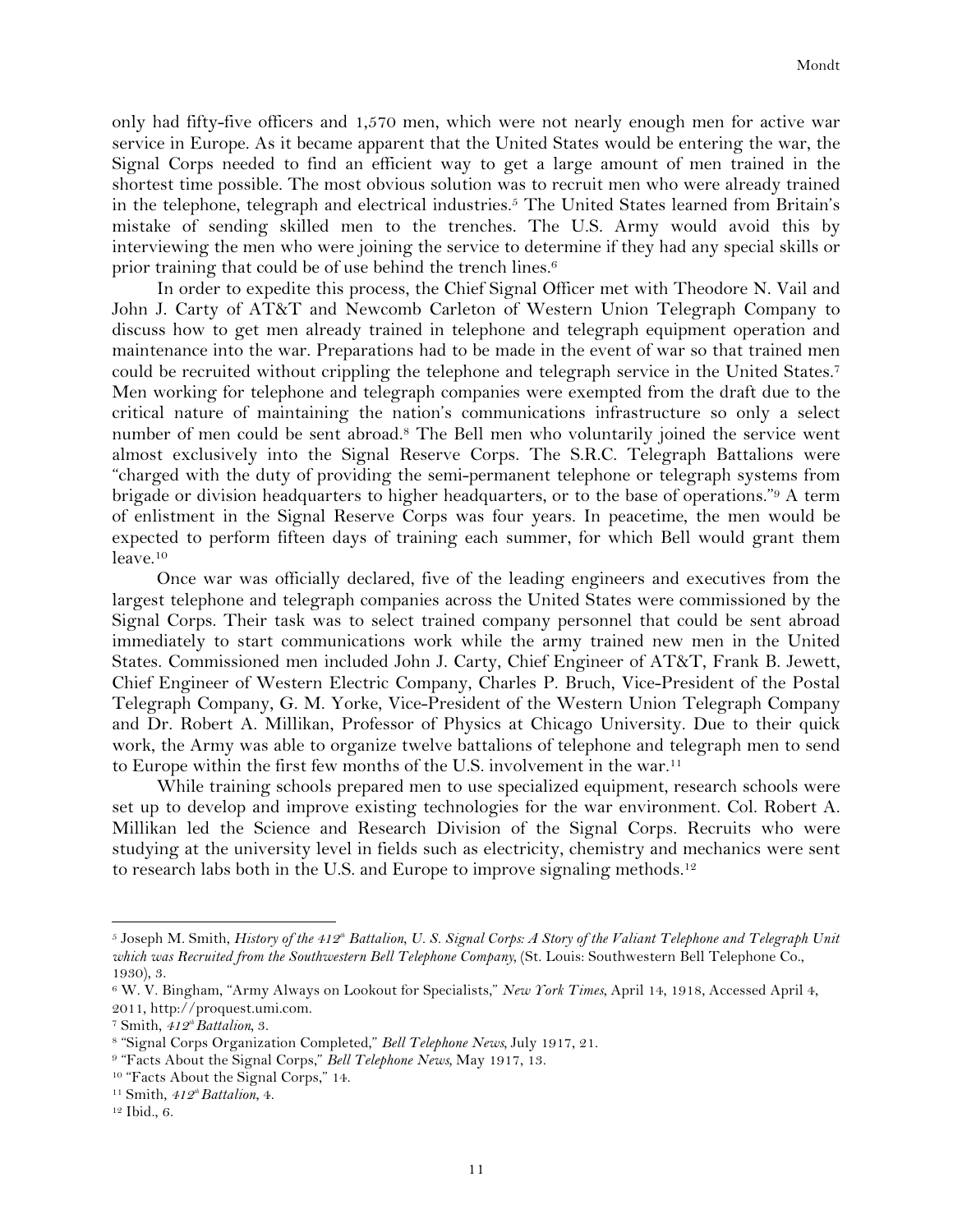As the initial troops were deployed, training schools were set up to prepare more men for the service. The technical schools that were developed during this time focused on training men on the various types of electrical communications equipment that were to be used in war. The Army needed men that had specialized training. Such training included, but was not limited to, telephone and telegraph engineers, traffic and plant experts, optical experts, linemen, switchboard repairmen, and operators that spoke foreign languages including French, English, and German.13 The training schools were set up as a combination of Army training and thirteen weeks of technical training. There were five training camps: Camp S.F.B. Morse in Massachusetts, Fort Leavenworth in Kansas, Camp Alfred Vail in New Jersey, and Franklin Cantonment and College Park both in Maryland.

# Company E, 11<sup>th</sup> Telegraph Battalion

My great-grandfather was originally commissioned to Company E of the Eleventh Telegraph Battalion. By August 1917, the 11th Telegraph Battalion was fully recruited and composed entirely of Bell employees from the Central Group, which was based in the Midwest. The war department approved of all the men and appointed officers.14 The formation of the battalion marked the culmination of the war plan that had been developed in the spring. The plan called on the Central Group of the Bell Company to contribute two companies (which were D and E) to the U.S. Signal Corps.<sup>15</sup> Lieutenant Colonel L. D. Wildman, department signal officer of the Central Department of the War Department of the United States, sent a letter of thanks to W. R. McGovern, who was the chief engineer of the Central Group of the Bell Telephone Company. The letter shows the sense of appreciation the War Department felt for the service Bell was providing. It reads, "I feel that personal thanks would be out of place, as we have all been doing simply our patriotic duty; that they have been prompted by the desire to do everything possible to assist the Government.16

Company E was initially composed entirely of men from the Chicago Telephone Company, with the exception of the two lieutenants. As the men prepared to ship out, they still lacked a major, but it was expected that someone already established in the Signal Corps would take that role.17 The Captain of the Eleventh was Virgil E. Code. The two first lieutenants were Walter E. Cole and Frank M. Litter, the sergeant was Lorenz J. Hausheer and the corporals were William W. Fry and Stuart G. McIntosh.18 Pvt. Mondt was one of 97 privates.19

On August 20, 1917, Company E mobilized. For a period of two days, the men of Company E reported to the Municipal Pier in Chicago to be equipped. The men had their first battalion bonding experience, spending two nights together in the makeshift camp at the pier. On August 22, the men of the 11th Telegraph Battalion marched through downtown Chicago amid cheers to the Baltimore and Ohio train station, leaving the Municipal Pier to head east. According to *Bell Telephone News,* "they found a large crowd of friends and relatives to bid them good-bye and wish them a safe and speedy return."20 Additionally, a number of Chicago telephone officials were present. Chief Engineer W. R. McGovern returned from a vacation early to send off the battalion that he had been instrumental in organizing.<sup>21</sup>

<sup>&</sup>lt;sup>13</sup> Smith,  $412<sup>th</sup>$  *Battalion*, 4-6.

<sup>14</sup> "Eleventh Battalion Organized," *Bell Telephone News,* August 1917, 14.

<sup>15</sup> "Eleventh Telegraph Battalion Enters Training for Active Service," *Bell Telephone News,* September 1917, 13.

<sup>16</sup> "Eleventh Telegraph Battalion Enters Training," 14.

<sup>17</sup> "Eleventh Battalion Organized," 14.

<sup>18</sup> Ibid., 15.

<sup>19</sup> A complete list of the privates is available in Appendix I.

<sup>20</sup> "Eleventh Telegraph Battalion Enters Training," 13.

<sup>21</sup> Ibid., 13.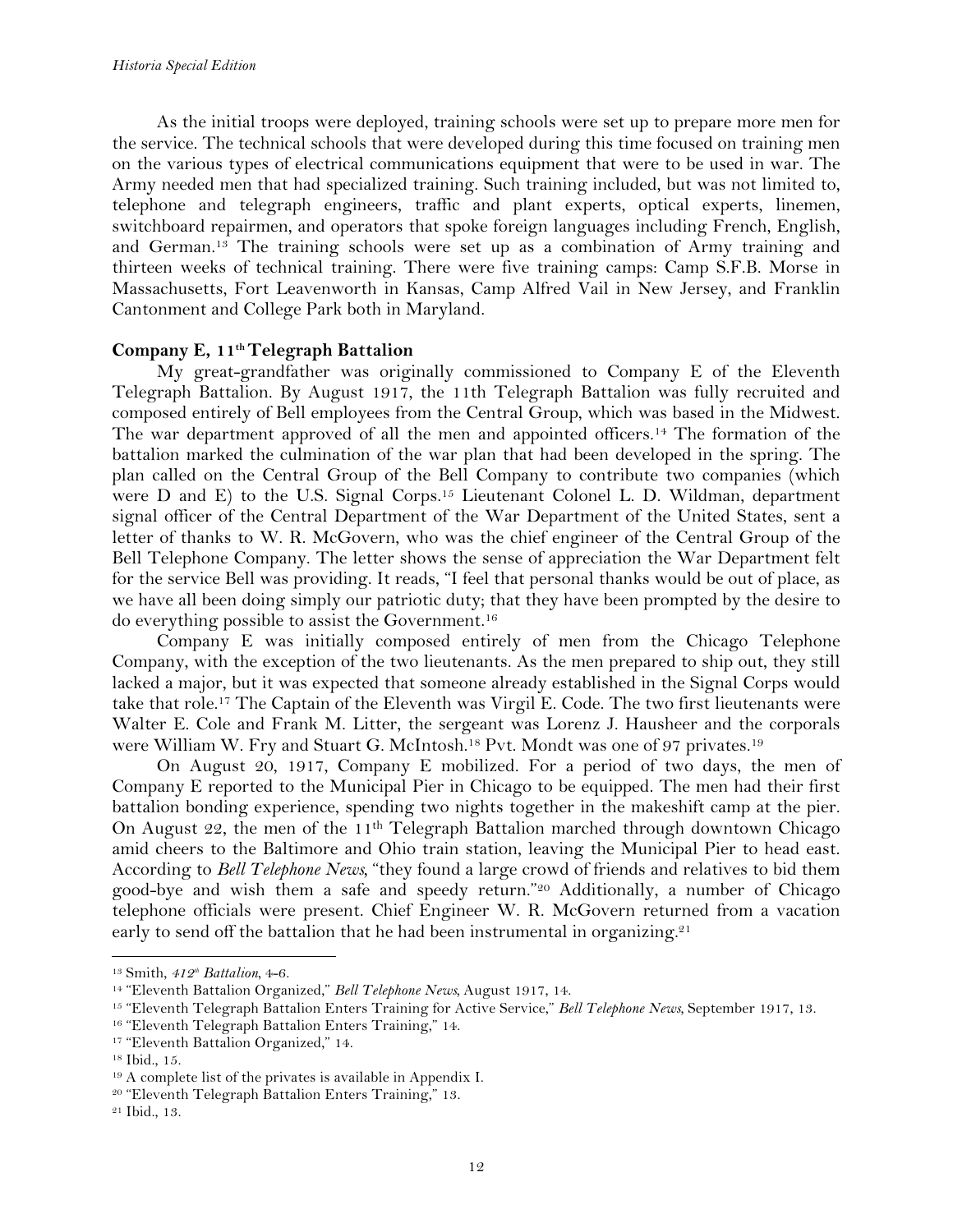Along the way, the train picked up an additional forty-seven men from Detroit and fortysix men from Cleveland to add to the original battalion. The now expanded battalion arrived at Camp Alfred Vail in Monmouth Park, New Jersey. The 11th battalion was joined by many other battalions composed of men from the eastern branches of the Bell Telephone Company. The men were to remain at the camp to train until being called for active duty in northern France.<sup>22</sup>

### **Life at Camp Alfred Vail**

Camp Alfred Vail was the official training camp of the Eastern Division of the Signal Corps. Previously known as Camp Little Silver, it was renamed after Alfred Vail, who built steam propulsion engines that fostered intercontinental communications. Vail, who was also the uncle of AT&T President Theodore N. Vail, was an associate of S. F. B. Morse, who is well known for his invention of the electromagnetic telegraph.<sup>23</sup>

When Company E of the 11<sup>th</sup> Telegraph Battalion arrived at Camp Alfred Vail, they were under the command of Major Russell. Major Russell was a consulting engineer from Boston who had been assigned to lead the 11<sup>th</sup> by the War Department. Life in Camp Alfred Vail was described by Sergeant E. N. Thilmont, who was the Company E correspondent to the *Bell Telephone News*. In a letter dated September 29, 1917, Thilmont describes what life had been like for the men of Company E in the month that they had been in camp. The men had received all of the equipment and were lacking in nothing for their health and comfort. The Rumson Road Club, a ladies' group, had provided them with comfort kits and sweaters.<sup>24</sup>

Camp life involved more than training. The men regularly went for long hikes, many of which took them past some interesting sites. On September  $6<sup>th</sup>$ , the hike ended near the Pullman summer home near Asbury, New Jersey. Upon arrival, the men received coffee, cookies and Pall Mall cigarettes. On the return hike to camp, the men went past President Wilson's summer home, 'Shadow Lawn.' Another hike on the 13<sup>th</sup> resulted in their first overnight experience, which involved pitching dog tents.<sup>25</sup>

Thilmont reported that the Company E boys, under the direction of Sergeant Phil Stockhausen, defeated Company D thirty-two to six in a football game. During the game, the battalion jazz band escorted the players to and from the field and played during breaks in the action. The football game and band entertained a crowd of 1,000 spectators. Thilmont ended his letter by reflecting on the spirit of the men, saying, "In conclusion, you can be sure of one thing from us boys, and that is that we are going to do our duty and do it manfully in a manner characteristic of Bell Telephone men."26

The Camp Vail football games were big news and the *Bell Telephone News* kept those at home well informed of the results of important games. In the November 1917 issue, an entire column detailed a recent game between Company E of the  $11<sup>th</sup>$  Telegraph Battalion and Company D of the Second Field Battalion. Company E "fought tooth and nail" to achieve a six to nothing victory over Company D.27 Despite the imminent war, participating in recreational activities was still important. Reporting on the games gave friends and relatives insight into what their loved ones were experiencing at camp.

Life at Camp Alfred Vail was not all about scenic hikes and football games, however. John Robertson, also of Company E, 11<sup>th</sup> Telegraph Battalion, wrote in a September 11, 1917 letter

<sup>22</sup> "Eleventh Telegraph Battalion Enters Training," 13.

<sup>23</sup> "Camp Alfred Vail," *Bell Telephone News,* December 1917, 17.

<sup>24</sup> Elmer H. Thilmont, "Another Letter from Company E," October 1917, 16.

<sup>&</sup>lt;sup>25</sup> Thilmont, "Letter," 16.

<sup>26</sup> Ibid., 17.

<sup>27</sup> "Exciting Gridiron Battle at Camp Vail," *Bell Telephone News,* November 1917, 10.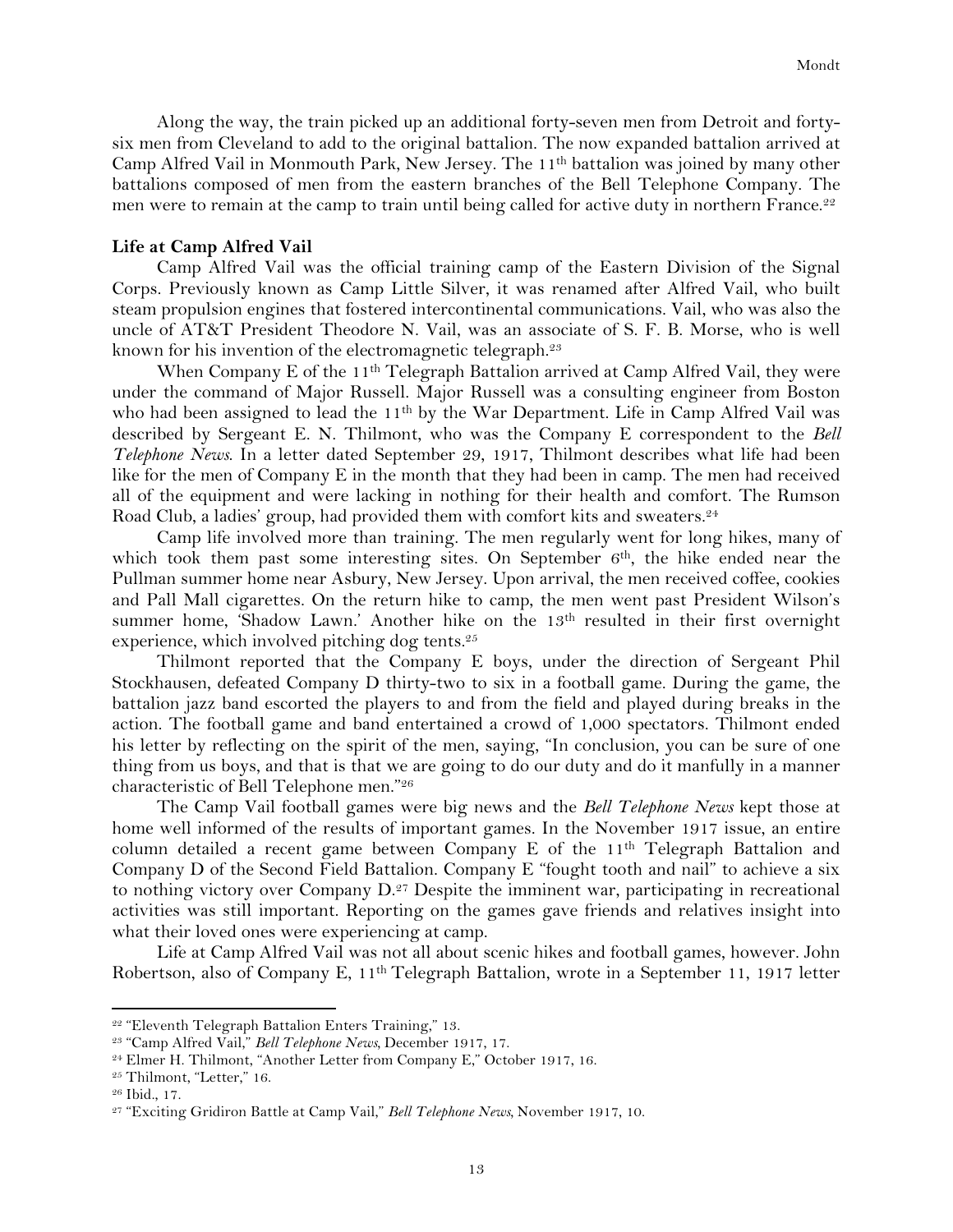to his former coworkers, who submitted the letter to the *Bell Telephone News,* that there was always plenty of work to be done in camp. He gives a very descriptive account of the daily routine, which was as follows:

We are up in the morning at 5:15 and have setting-up exercises until 5:45, breakfast at 6, assemble for drill at 6:45, drill until 8:30; one-half hour rest; drill until 10:30, and a fifteen-minute rest, and then another drill until 11:30. Off for the rest of the morning. Mess at noon. The afternoon is taken up with construction work of telephone and telegraph lines.<sup>28</sup>

Robertson reported that while the work was interesting, it was also very demanding because they were being taught a six-month course in a three-week time frame. Men had to learn basic Army lessons such personal hygiene, first aid, camp sanitation and general orders for guards. Additionally, the men learned various signals using flags and mirrors as well as telegraph code. The Signal Corps men practiced using convoys of trucks and motorcycles to lay up to twenty miles of wire a day.29

One thing that John Robertson missed from back home was sleep. He said, "Uncle Sam's day consists of twenty-four hours if he needs you."<sup>30</sup> Robertson reported that he knew that once training was complete things would only get worse as expectations of their abilities were raised. He also could tell from the amount of equipment arriving daily that it would only be a matter of time before the men left Camp Alfred Vail to serve their country in France.<sup>31</sup>

# **Off to France**

On September 21, 1917, prominent leaders of the Central Group of the Bell Telephone Company visited Camp Alfred Vail, including Central Group President B. E. Sunny, Vice President H. F. Hill, Chief Engineer W. R. McGovern, General Manager W. R. Abbott of the Chicago Telephone Company, General Manager Allard Smith of the Cleveland Telephone Company and General Manager George M. Welch of the Michigan State Telephone Company. Once the group arrived, they were accompanied around the camp by Major Russell, the commander of the 11<sup>th</sup> Telegraph Battalion.<sup>32</sup> The telephone company officials were able to get a sense of the training that the men were receiving and admired the fact that camp was being run in an efficient manner.

Throughout the visit, the closeness that the officials felt to their former employees was evident. They saw the enlisted men as "their Signal Corps" due to the fact that all of the men were Bell employees. An article in the *Bell Telephone News* reported on the event and noted in several places that the officials were there in part to make sure that the men were well cared for. The officials were able to watch the men do their drill and they were extremely impressed in the transformation they saw in the men "who but a few short weeks ago were accountants, clerks, linemen, engineers, etc., engaged in the business of rendering telephone service, but now engaged in the serious business of war."33

The telephone officials were also there to offer inspiring words to the men who were about to ship off to France. President Sunny presented a speech in which he congratulated the

<sup>28</sup> John Robertson, "Plenty of Work for the Signal Corps," October 1917, 17.

<sup>29</sup> Robertson, "Plenty of Work," 17.

<sup>30</sup> Ibid., 17.

<sup>31</sup> Ibid., 19.

<sup>32</sup> "Central Group Officers Bid Goodbye to Boys of Eleventh Battalion," *Bell Telephone News,* October 1917, 14.

<sup>33</sup> "Central Group Officers Bid Goodbye," 14.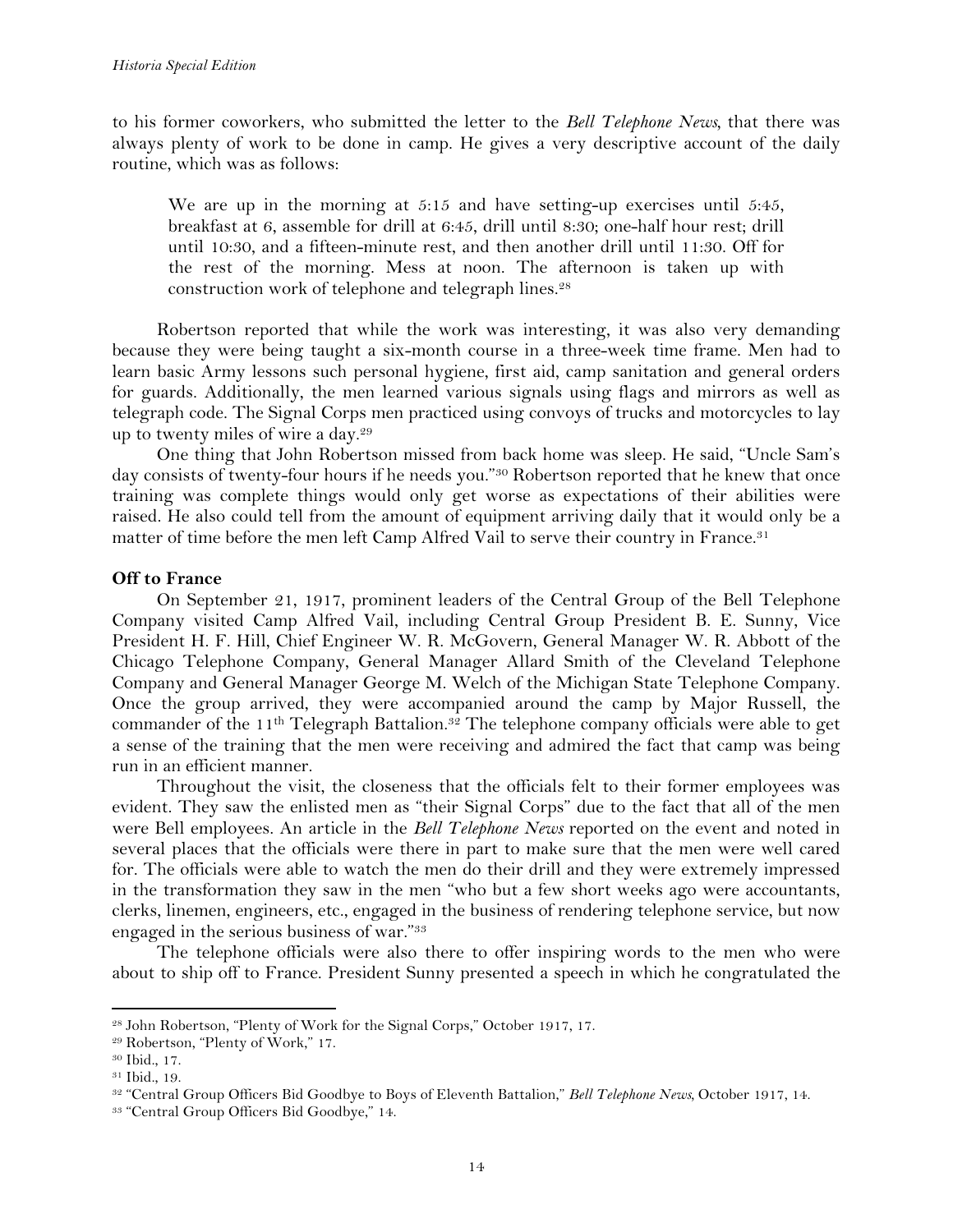men on their achievements in camp and hoped that they would use the energy and dedication they put into their work for Bell into the war effort. Mr. McGovern wished the men well, saying:

I know that in the great field before you will give as good an account of yourselves as you have in the past in our business, for I see today that in selecting you from many volunteers we have made no mistake. In saying goodbye to you for the short time you will be away from us, I can voice my sentiments no better than to say, GOD SPEED you to a safe return.<sup>34</sup>

Sergeant Thilmont mentioned the visit from the company officials in his September 29<sup>th</sup> letter. He noted that the visit went well and that the speeches from the officials were impressive. For Thilmont and the men, though, the most exciting part of the visit was learning that President Sunny had donated \$1,000 towards the company fund, which caused the men to shout his name all over camp. President Sunny's sentiments towards his men were clearly more than just words.35

Further evidence of the company's commitment to its men can be seen in its policy towards the families of those in the Signal Corps. While those who joined the service were entitled to benefits for their family members from the government, the company acknowledged that these benefits were often not enough. In a letter published in the August 1917 *Bell Telephone News,* President B. E. Sunny wrote that the Employes' (sic) Benefit Fund Committee was "authorized to make allowances to dependents of such employes (sic) in such amounts and for such periods as it may determine…."36 Bell would continue to take care of its employees' families despite the fact that they were no longer on the company payroll.

## **Life "Over There"**

Company E, 11th Telegraph Battalion left Camp Alfred Vail on October 17, 1918 and boarded the U.S. Transport *Covington* the next day.37 Private Mondt's discharge papers show that he went with the 11<sup>th</sup> Telegraph Battalion to France on October 18, 1917.<sup>38</sup> The ship arrived at St. Nazaire, France on November 1, 1918.39 A letter to Mr. Irwin, the *Bell Telephone News* editor, from Sergeant Thilmont dated November 5, 1917 relates the battalion's journey overseas. Thilmont wrote that the trip was relatively pleasant but a few men fell seasick. While Thilmont was obviously unable to detail much about where the men had been since their arrival in France, he did mention the difference in telephone lines. In France, the lines in some places were not attached to poles like in the United States but strung over the tops of buildings.<sup>40</sup> Besides getting used to their new surroundings, the men of the 11<sup>th</sup> had to get used to a new identification. After their arrival in France, they became Company E of the  $409<sup>th</sup>$ Telegraph Battalion and gained a new captain, Forrest E. Brooks. While research did not reveal the exact date of the switch, a letter from Sergeant Thilmont dated January 13, 1918 reflected the change.<sup>41</sup>

<sup>34</sup> Ibid., 15.

<sup>35</sup> Thilmont, "Letter," 16.

<sup>36</sup> B. E. Sunny, "War Service Dependents," *Bell Telephone News,* August 1917, 12.

<sup>37</sup> "They Left Their Imprint on the Map of Europe," *Bell Telephone News,* June 1919, 20.

<sup>38</sup> Fred F. Mondt, U.S. Army Service Record, 1919.

<sup>39</sup> "Their Left Their Imprint," 20.

<sup>40</sup> Elmer H. Thilmont, "Signal Corps Men in France," *Bell Telephone News,* December 1917, 19.

<sup>41</sup> Elmer H. Thilmont, "A Line from Sergeant Thilmont," *Bell Telephone News,* March 1918, 12.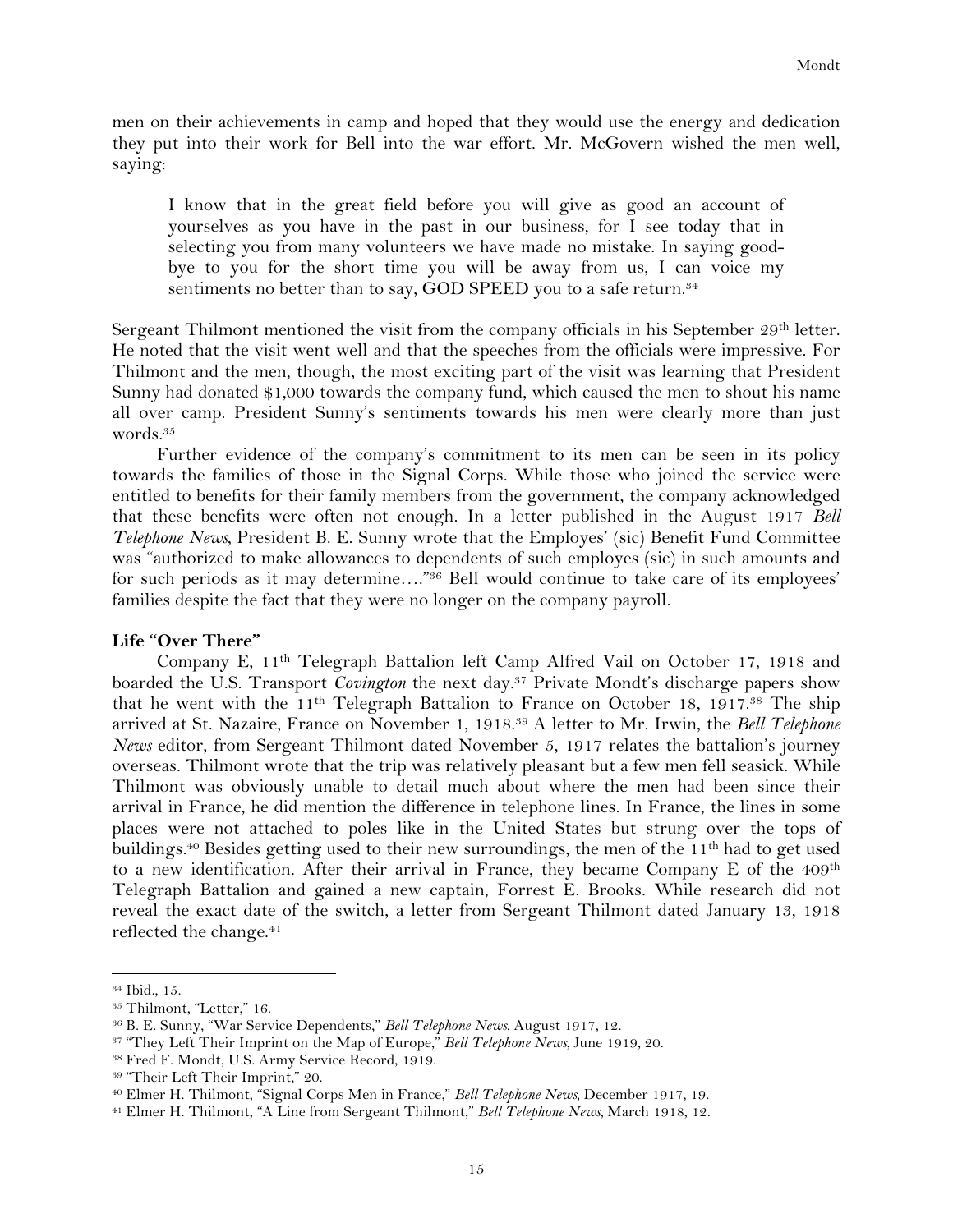Subsequent letters written to the *Bell Telephone News* reflect the amount of change that the men experienced once in France. First Lieutenant Fred Norwood noted in a letter dated January 1, 1918 that the men were slowly coming around to living the lifestyle of a soldier. One major change was their level of hygiene. The men wore the same clothes every day and seldom had clean clothes to change into. Norwood also mentioned the fact that the troops had learned to economize and make do with what they had.42 On March 18, 1918, Sergeant Thilmont wrote that despite their busy schedule, the men still found time to have some entertainment. When not on duty, the most popular way to stave off boredom was to read letters from home as well as the European editions of American newspapers such as the *Chicago Tribune* and *New York Times.*<sup>43</sup>

One change that was most difficult to get used to was that of a shortage of supplies. Thilmont's March 18 letter thanked former co-workers for sending packages containing cigarettes. On April 16, 1918, Lieutenant Charles F. Moran said that while cigarette prices were slightly lower in France, the men were only allowed to buy two packages at a time. Moran hoped that those back home would be able to help out with the shortage by sending packages of cigarettes overseas. Moran described other shortages as well, such as "shaving cream, tooth powder and paste, talcum powder, toilet soap and shoe paste (red)."44 Moran also wanted those back home to send more reading material. While the letters and newspapers that Thilmont mentioned in his letters were available, Moran said that the men would also like magazines and fiction books to help pass the time. The men also missed reading *Bell Telephone News* and requested extra copies.

Lieutenant Norwood described the relationship between the soldiers and the French countryside residents as good. He said that they were well cared for and the French were treating them well. Norwood lamented the fact that the French did not seem to share the same types of entertainment as the Americans. "They do not seem to have any games here that we can attend, not even a horse race, nor have we seen anyone in this town following the ponies."45 The American soldiers had to find or make their own entertainment, which was why reading was popular.

#### **409th on the Move**

Around June 1918, the American soldiers who were behind the front lines were given permission to write about the various towns and places where they were located. Prior to this, letters home only described stopping in nameless towns or regions. On June 9, 1918, Thilmont revealed that after finishing the installation of 100 miles of line in Cote d'Ore, the battalion moved to Anton Saone-et-Loire. By this point in the war, only forty of the original 100 members of Company E remained, the rest being sent to various places around France to perform maintenance work. On June 1, Company E had set out to construct more telephone line circuits. After three days of travel, the company was in the valley of the Loire, which was near Tours. Once there, the men set up tents and explored their new surroundings. When not at work, the men went into Tours to ride the street car or visit the local Y.M.C.A.46

Some of the locations where soldiers were stationed remained unknown until after the war. Letters from soldiers in June 1918 revealed many of these locations. The June 1919 issue of the *Bell Telephone News* helps to fill in some of the gaps and explained what the men of

<sup>42</sup> Thilmont, "A Line from Sergeant Thilmont," 13.

<sup>43</sup> Elmer H. Thilmont, "With Our Signal Corps Boys in France," *Bell Telephone News,* May 1918, 16.

<sup>44</sup> Charles F. Moran, "Signal Corps Boys Thank Mr. Hill," *Bell Telephone News,* May 1918, 17.

<sup>45</sup> Thilmont, "A Line from Sergeant Thilmont," 13.

<sup>46</sup> Elmer H. Thilmont, "Sergeant Thilmont Writes from Tours," *Bell Telephone News,* July 1918, 15.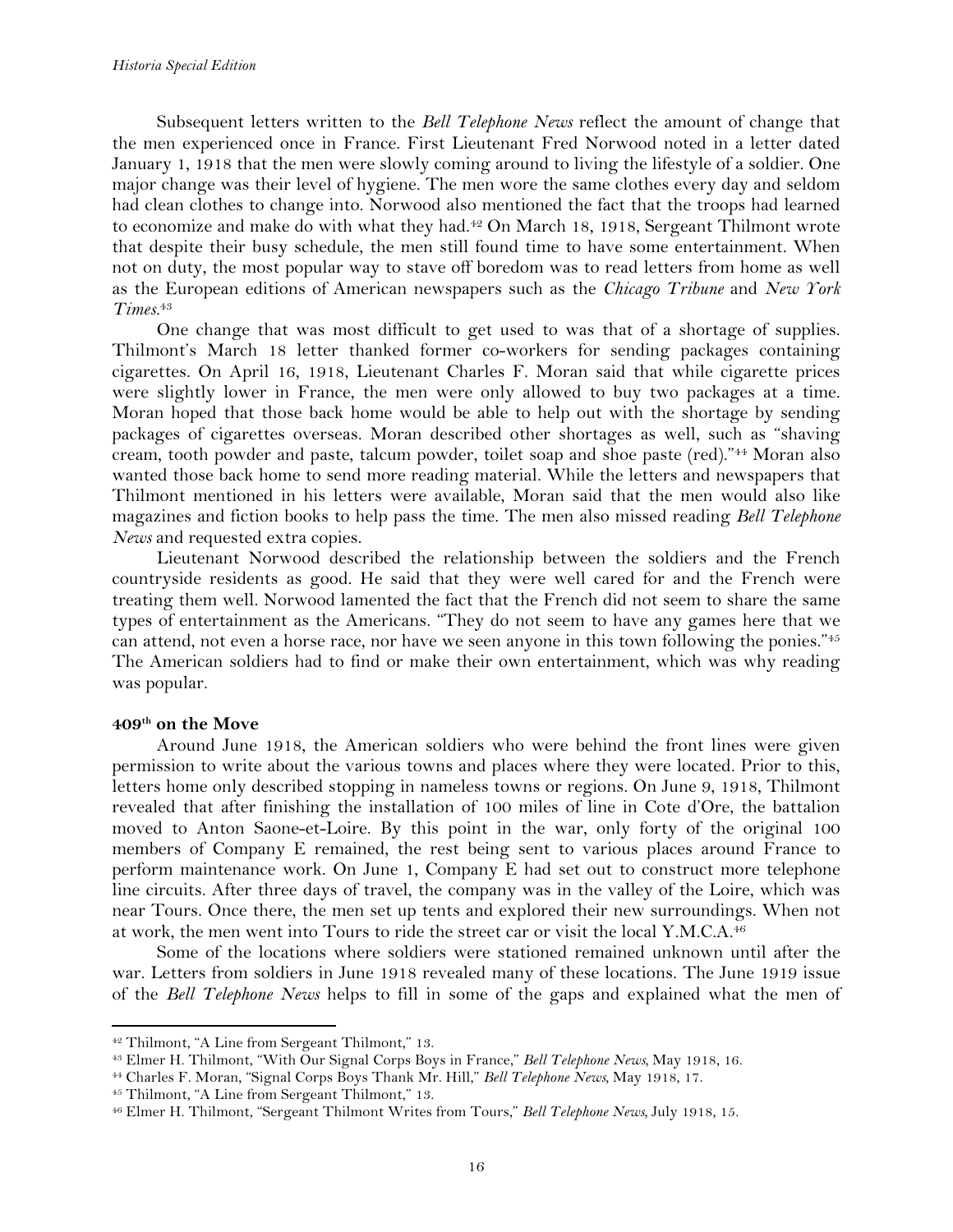Company E experienced during their time in France. On November 9, the company arrived at Nevers and received "motor trucks, motorcycles, automobiles, tools and materials."47 They began to work on a line that would connect St. Nazaire to the general headquarters located in Chaumont.

On December 15<sup>th</sup>, Company E was split in half, with one half of the men going to Longy, where the other half met up with them again right before New Year's Eve. Company E kept busy moving all over France to aid in the construction of telephone and telegraph lines: on February 3 the company was in Mersault and on April 20 the company was in Autun. On June 25, the company was split yet again, with half the men in Geivres and the other half in Nerondes by July 11.48

On October 8, 1918, the men of Company E were reunited and moved to the front lines to join the Second Army in battle. The men were assigned to the 28<sup>th</sup> Division, which was largely made up of men from Pennsylvania. The new division was stationed at Hamonville, which had been largely destroyed by bombings. The men spent their days laying lines and spent their nights in the ruins of the bombed houses. By the time the armistice was called, the men were in yet another location, Vevil.49

After the armistice, the entire 409<sup>th</sup> was assigned to the Fifth Army Corps to aid in the construction of lines for the occupation. A signal office was set up at Longwy, Lorraine with the men running lines to Luxembourg, Arlon, Belgium and Montemedy. On December 27, the battalion moved to Toul and by January 15, 1919 was headed to Mont de Vignoble. On March 24, the men arrived at Brest and remained until they sailed for home on April 5 on the *Plattsburg*. 50

The 409th arrived in New York on April 14 and was sent to Camp Merritt, New Jersey. The men departed from New Jersey on April 23, at which time they were sent to camps close to their hometowns. The Chicago men of the 409th were discharged from Camp Grant, Illinois on April 28. Most of the men went back to work immediately and resumed their old jobs within the Bell system.<sup>51</sup>

While over 200 men went off to France as part of the 409<sup>th</sup>, only sixty-seven returned aboard the *Plattsburg.* Most of the rest were transferred to other Signal Corps units during their time in France. Pvt. Mondt was one such person. According to the *Chicago Tribune*, Mondt did not return home until May 8<sup>th</sup>, when his ship docked in New York.<sup>52</sup> Additionally, the 409th lost six men in France. Edward Caldwell Field died in an automobile accident and Charles E. Galavan, Robert Cline, Jr., Stephen M. O'Brien, Warden D. Miller and James M. West died from disease.<sup>53</sup>

#### **Bell on the Home Front**

The Bell employees that had joined the Signal Corps were far from the only members of the Bell family that were involved in the war effort. Besides providing updates from the various battalions filled with former Bell men, the *Bell Telephone News* encouraged participation from those still in the United States. As early as August 1917, the magazine was urging its

<sup>!!!!!!!!!!!!!!!!!!!!!!!!!!!!!!!!!!!!!!!!!!!!!!!!!!!!!!!!!!!!</sup> <sup>47</sup> "They Left Their Imprint," 20.

<sup>48</sup> Ibid., 20.

<sup>49</sup> Ibid., 20.

<sup>50</sup> Ibid., 20.

<sup>51</sup> "They Left Their Imprint," 18.

<sup>52</sup> "Chicago Troops Reach New York," *Chicago Daily Tribune*, May 9, 1919, Accessed April 4, 2011, http://proquest.umi.com.

<sup>53</sup> "They Left Their Imprint," 18.